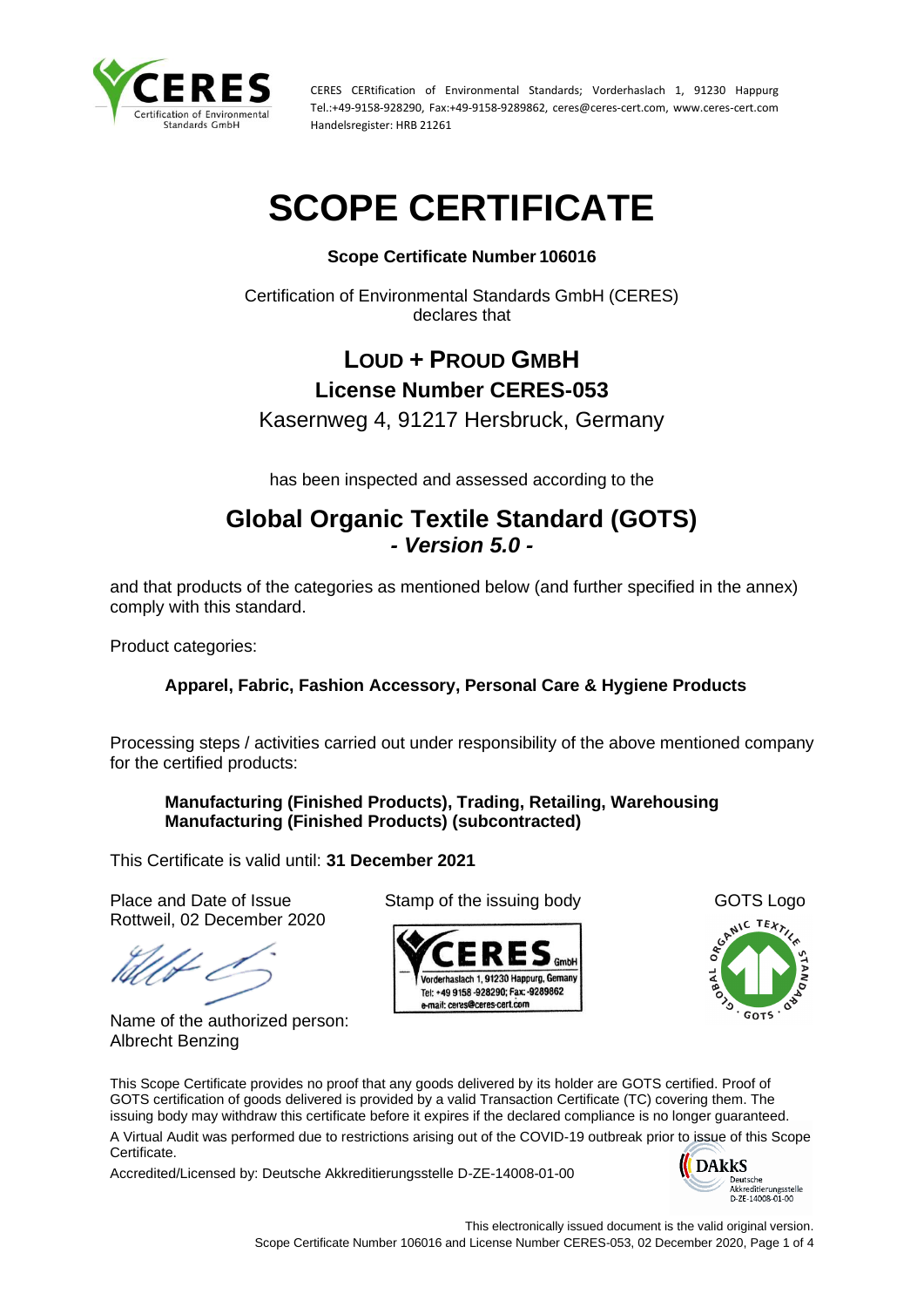

loud + proud GmbH Global Organic Textile Standard (GOTS)

#### **Products Appendix to Certificate No. 106016**

In specific the certificate covers the following products:

| <b>Product Category</b>                                   | <b>Product Details</b>                                                          | <b>Material and Material composition</b>                | <b>Label Grade</b> |
|-----------------------------------------------------------|---------------------------------------------------------------------------------|---------------------------------------------------------|--------------------|
| Apparel                                                   | Baby, Children's                                                                | 100% Organic Cotton<br>100% Organic Wool                | Organic            |
| Apparel                                                   | Pants/Trousers,<br>Dresses, Skirts, T-<br>Shirts, Undergarments<br>top / bottom | 100% Organic Cotton<br>96% Organic Cotton + 4% Elastane |                    |
| <b>Fashion Accessory</b>                                  | Hats/Head coverings,<br>Bags/Totes                                              | 100% Organic Cotton<br>100% Organic Wool                | Organic            |
| Personal Care &<br>Masks, Baby<br><b>Hygiene Products</b> |                                                                                 | 100% Organic Cotton                                     | Organic            |
| Fabric                                                    | Woven Fabric, Knitted<br>Fabric                                                 | 100% Organic Cotton                                     | Organic            |
| Planned: Apparel                                          | Baby, Children's                                                                | 70% Organic Cotton + 30% Organic<br>Linen               | Organic            |

Rottweil, 02 December 2020

Name of the authorized person: Albrecht Benzing



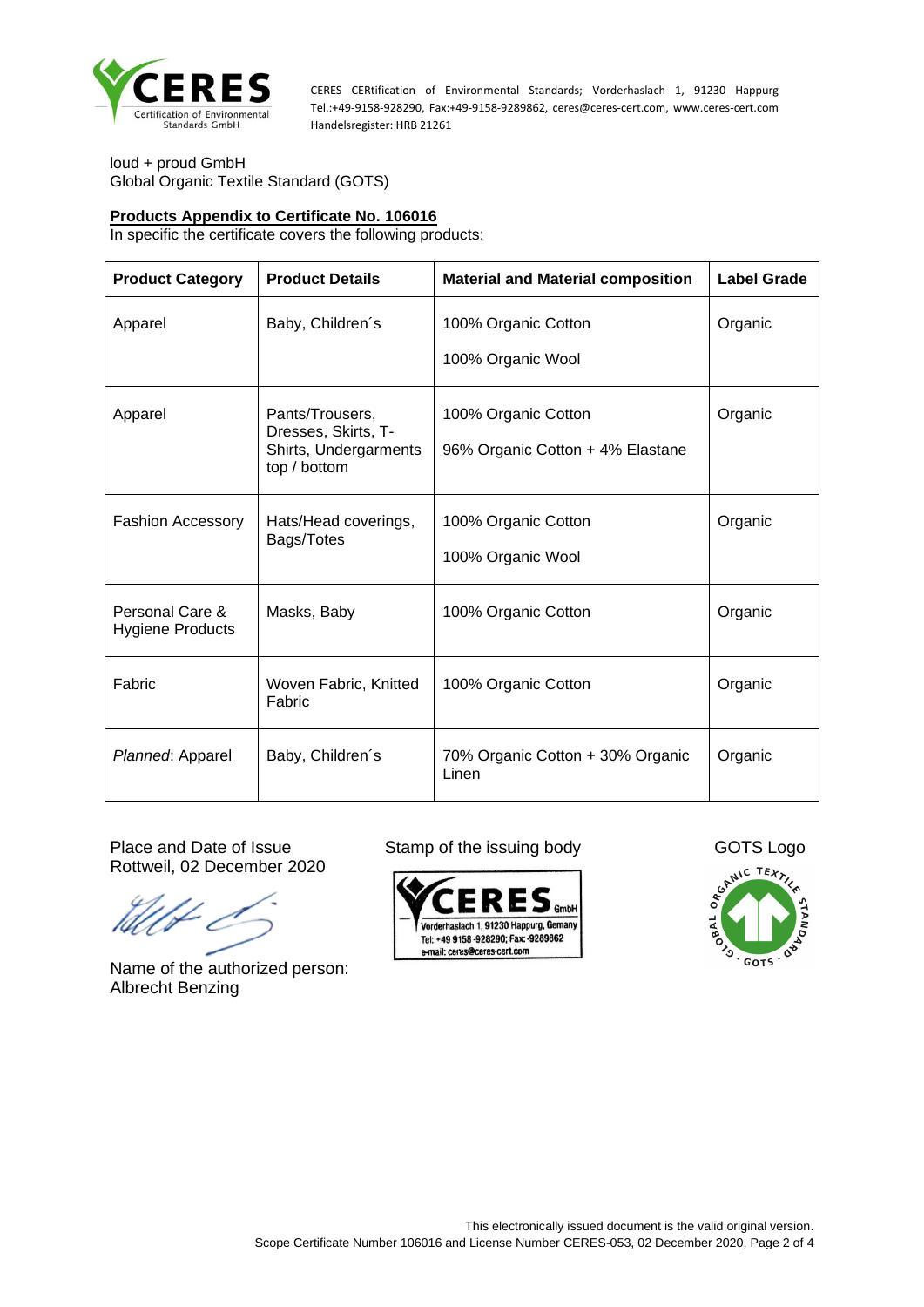

loud + proud GmbH Global Organic Textile Standard (GOTS)

### **Facility Appendix to Certificate No. 106016**

Under the scope of this certificate the following facilities have been inspected and assessed. The listed processing steps/activities comply with the corresponding criteria of the Global Organic Textile Standard (GOTS) for the certified products:

| Name of<br><b>Facility</b> | <b>Address of</b><br>operation            | <b>Processing Steps</b><br>/ Activities           | Type of<br><b>Relation</b><br>(Main/Facility) |
|----------------------------|-------------------------------------------|---------------------------------------------------|-----------------------------------------------|
| loud + proud GmbH          | Kasernweg 4<br>91217 Hersbruck<br>Germany | Trading, Retailing, Warehousing                   | Main Facility                                 |
| loud + proud GmbH          | Hauptstr. 92<br>09249 Taura<br>Germany    | Manufacturing (Finished<br>Products), Warehousing | Facility                                      |

Rottweil, 02 December 2020

Name of the authorized person: Albrecht Benzing